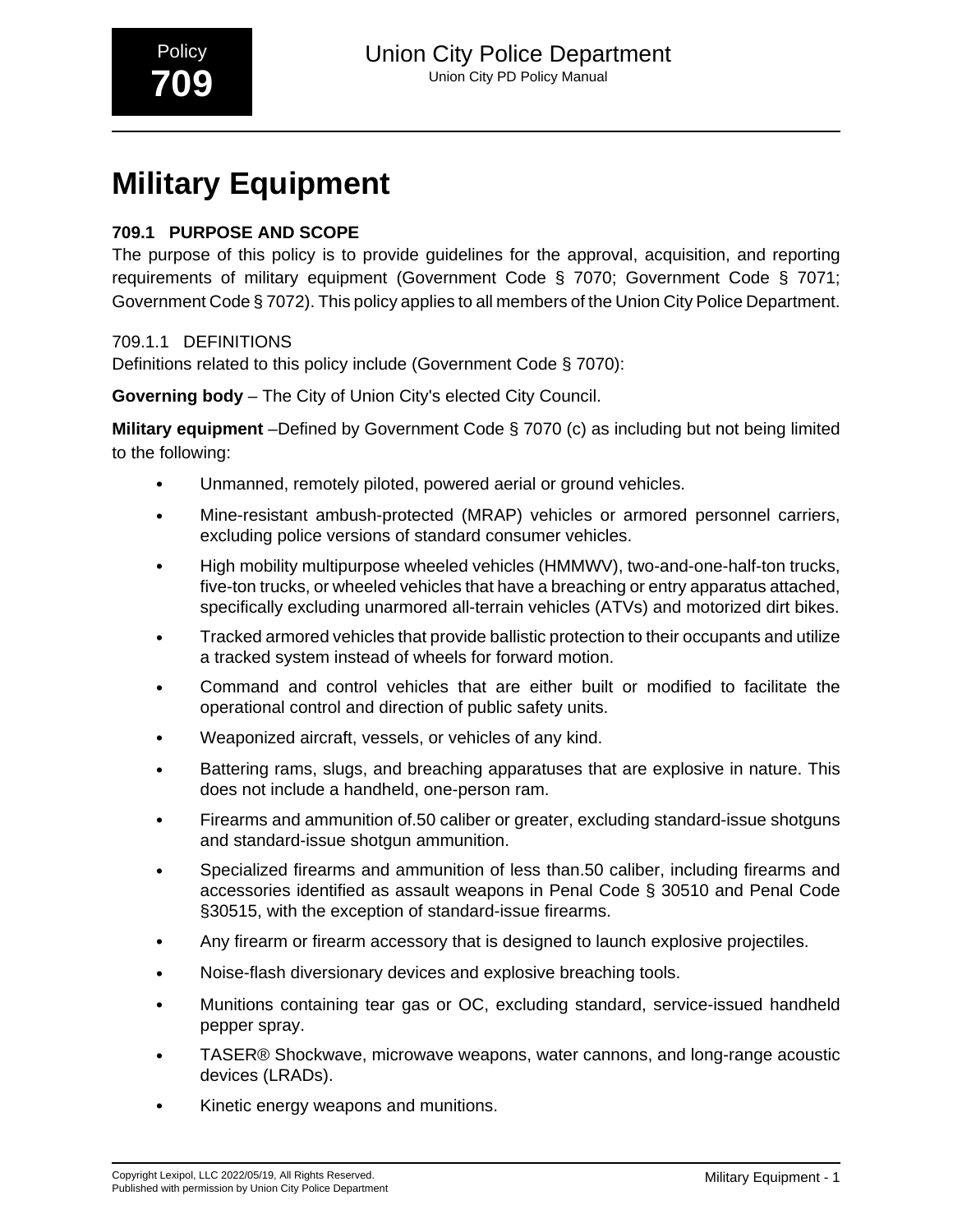• Any other equipment as determined by a governing body or a state agency to require additional oversight.

### **709.2 POLICY**

It is the policy of the Union City Police Department that members of this department comply with the provisions of Government Code §§ 7070-7072 with respect to military equipment.

### **709.3 MILITARY EQUIPMENT COORDINATOR**

The Professional Standards Lieutenant ("PSU Lieutenant"), or designee shall act as the military equipment coordinator. The responsibilities of the military equipment coordinator include but are not limited to:

- (a) Acting as liaison to the City Council for matters related to the requirements of this policy.
- (b) Identifying department equipment that qualifies as military equipment in the current possession of the Department, or the military equipment the Department intends to acquire that requires approval by the governing body.
- (c) Conducting an inventory of all military equipment at least annually.
- (d) Collaborating with any allied agency that may use military equipment within the jurisdiction of Union City Police Department (Government Code § 7071).
- (e) Preparing for, scheduling, and coordinating the annual community engagement meeting to include:
	- 1. Publicizing the details of the meeting.
	- 2. Preparing for public questions regarding the department's funding, acquisition, and use of equipment.
- (f) Preparing the annual military equipment report for submission to the Chief of Police and ensuring that the report is made available on the department website (Government Code § 7072).
- (g) Ensuring this policy is posted on our city website at least thirty (30) days prior to any public hearing concerning the military equipment at issue and for as long as the equipment is made for use, and includes directions explaining how a community member may submit a question or concern about the use of a type of military equipment, and how the Department will respond in a timely manner.
- (h) Ensuring compliance with the military equipment use policy and managing investigations / accountability in the event there are suspected violations of this policy. If applicable, the PSU Lieutenant shall ensure legally enforceable sanctions are put in place for violations of the policy.

### **709.4 MILITARY EQUIPMENT INVENTORY**

The following constitutes a list of qualifying equipment for the Department:

[See attachment: UCPD Military Equipment.pdf](#page-5-0)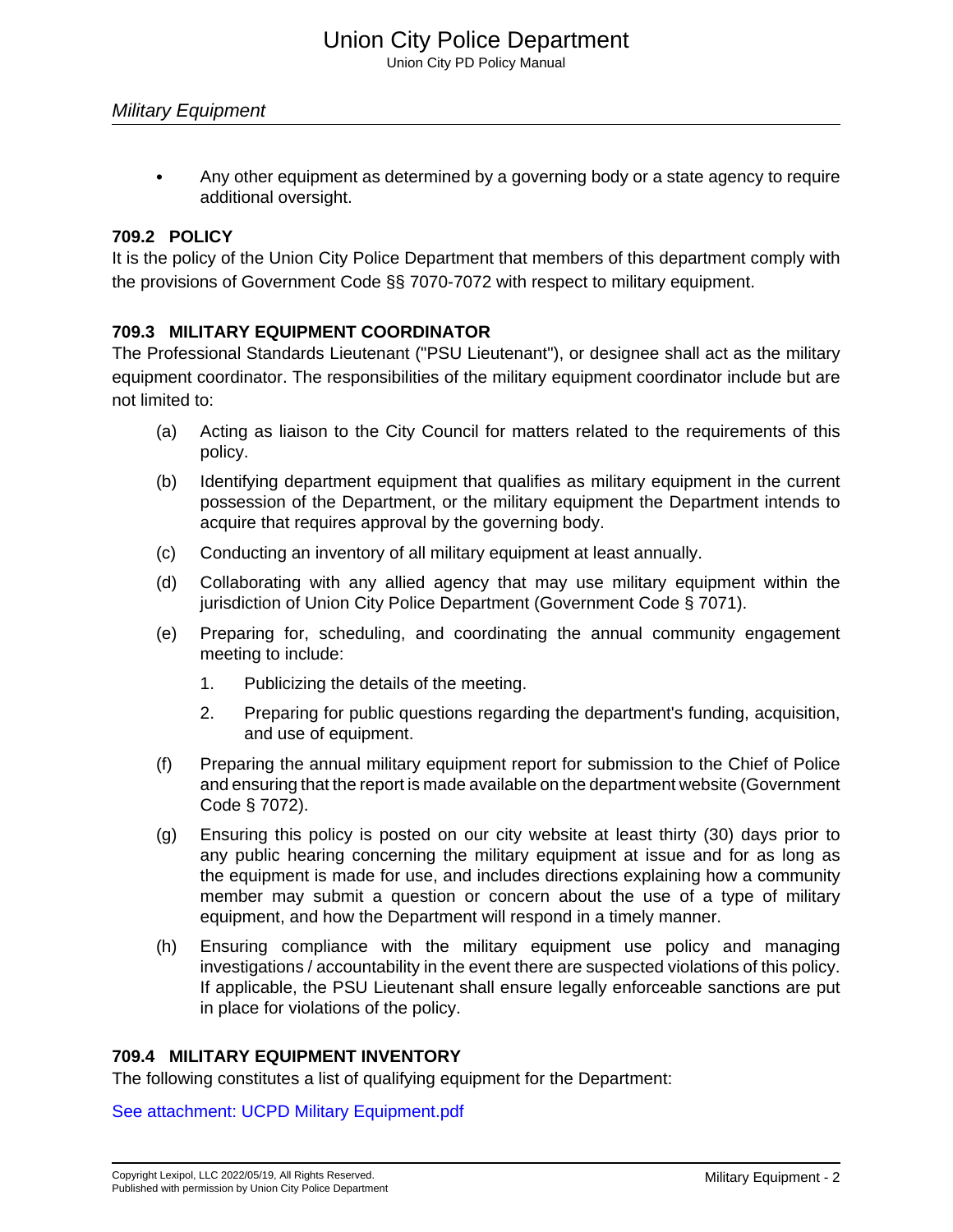Union City PD Policy Manual

### **709.5 APPROVAL**

The Chief of Police or the authorized designee shall obtain approval from the governing body by way of an ordinance adopting the military equipment policy. As part of the approval process, the Chief of Police or the authorized designee shall ensure the proposed military equipment policy is submitted to the governing body and is available on the department website at least 30 days prior to any public hearing concerning the military equipment at issue (Government Code § 7071). The military equipment policy must be approved by the governing body prior to engaging in any of the following (Government Code § 7071):

- (a) Requesting military equipment made available pursuant to 10 USC § 2576a.
- (b) Seeking funds for military equipment, including but not limited to applying for a grant, soliciting or accepting private, local, state, or federal funds, in-kind donations, or other donations or transfers.
- (c) Acquiring military equipment either permanently or temporarily, including by borrowing or leasing.
- (d) Collaborating with another law enforcement agency in the deployment or other use of military equipment within the jurisdiction of this department.
- (e) Using any new or existing military equipment for a purpose, in a manner, or by a person not previously approved by the governing body.
- (f) Soliciting or responding to a proposal for, or entering into an agreement with, any other person or entity to seek funds for, apply to receive, acquire, use, or collaborate in the use of military equipment.
- (g) Acquiring military equipment through any means not provided above.

### **709.6 COORDINATION WITH OTHER JURISDICTIONS**

Military equipment should not be used by any department member or other law enforcement agency engaged in a collaborative effort with the department within this jurisdiction unless the military equipment is approved for use in accordance with this policy. Outside agencies providing mutual aid in Union City or otherwise independently engaged in law enforcement operations within Union City, shall comply with their respective departmental policies.

### **709.7 ANNUAL REPORT**

Upon approval of a military equipment policy, the Chief of Police or the authorized designee should submit a military equipment report to the governing body for each type of military equipment approved within one year of approval, and annually thereafter for as long as the military equipment is available for use (Government Code § 7072).

The Chief of Police or the authorized designee should also make each annual military equipment report publicly available on the department website for as long as the military equipment is available for use. The report shall include all information required by Government Code § 7072 for the preceding calendar year for each type of military equipment in department inventory.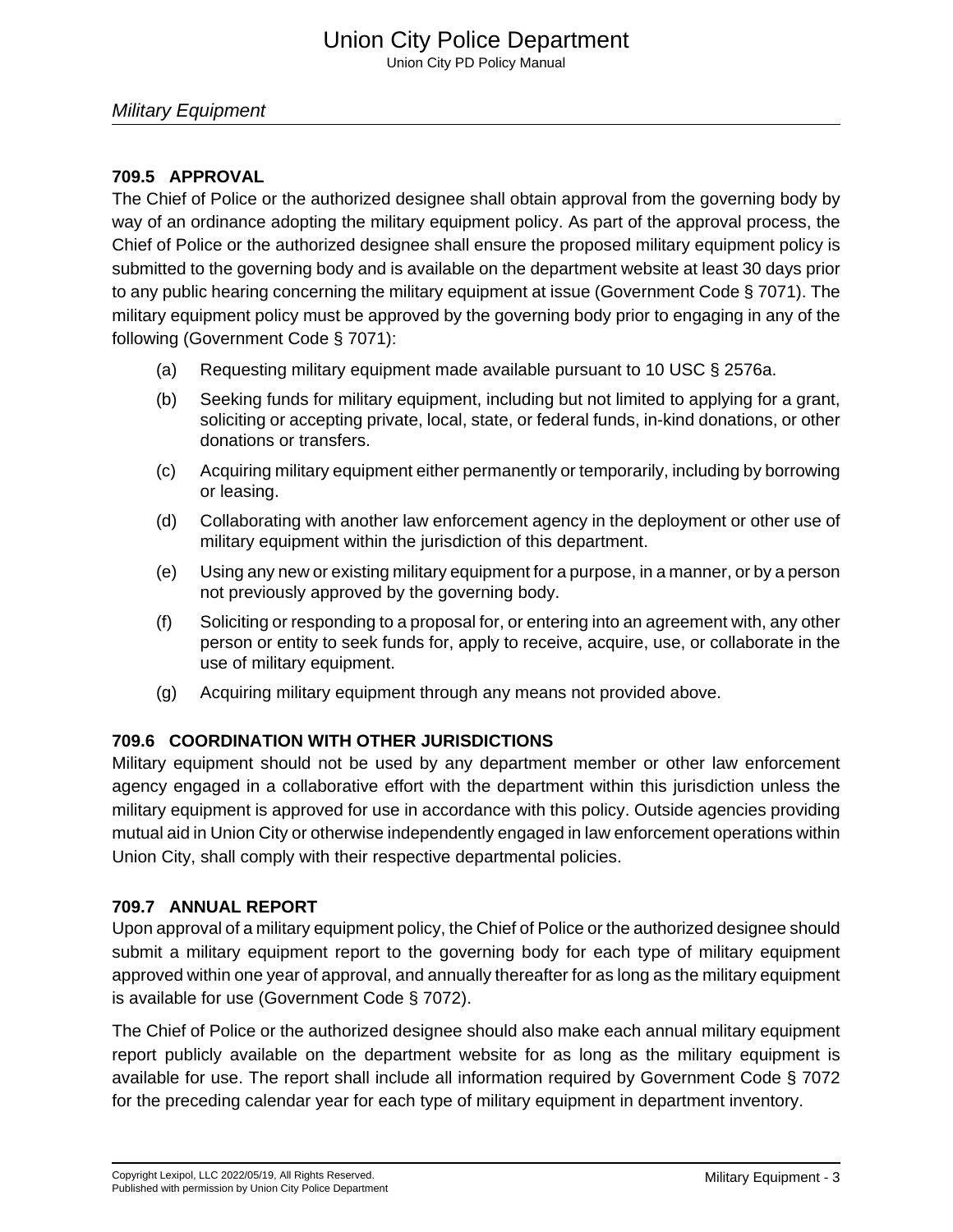### **709.8 COMMUNITY ENGAGEMENT**

Within 30 days of submitting and publicly releasing the annual report, the Department shall hold at least one well-publicized and conveniently located community engagement meeting, at which the Department should discuss the report and respond to public questions regarding the funding, acquisition, or use of military equipment. A virtual community engagement meeting can be used to meet this requirement in the event an in-person venue is not ideal.

### 709.8.1 COMMUNITY FEEDBACK AND QUESTIONS

Pursuant to California Government Code §7070(d)(7), members of the public may submit complaints, concerns, or questions regarding this policy in the following ways:

- (a) In person at the Union City Police Station
- (b) By email: UCPDProfessionalStandards@UnionCity.org
- (c) Through the following website: [https://www.unioncity.org/357/File-a-Compliment-or-a-](https://www.unioncity.org/357/File-a-Compliment-or-a- Complaint)**[Complaint](https://www.unioncity.org/357/File-a-Compliment-or-a- Complaint)**
- (d) By phone: (510) 471-1365
- (e) By USPS mail sent to:

Union City Police Department Attn: Professional Standards Unit 34009 Alvarado Niles Road Union City, CA 94587

The Union City Police Department is committed to responding to complaints, concerns, and/or questions received through any of the above methods in a timely manner.

### **709.9 CITY COUNCIL APPROVAL**

Pursuant to California Government Code § 7071, the Union City City Council approved this Policy pursuant to Ordinance No. \_\_\_\_\_\_\_\_\_\_\_\_ on \_\_\_\_\_\_\_\_\_\_\_\_\_\_\_\_\_\_\_\_\_\_, 2022. Further substantive amendments to the Policy need to be reviewed and approved by the City Council.

### **709.10 REVISIONS**

Adopted: April 13, 2022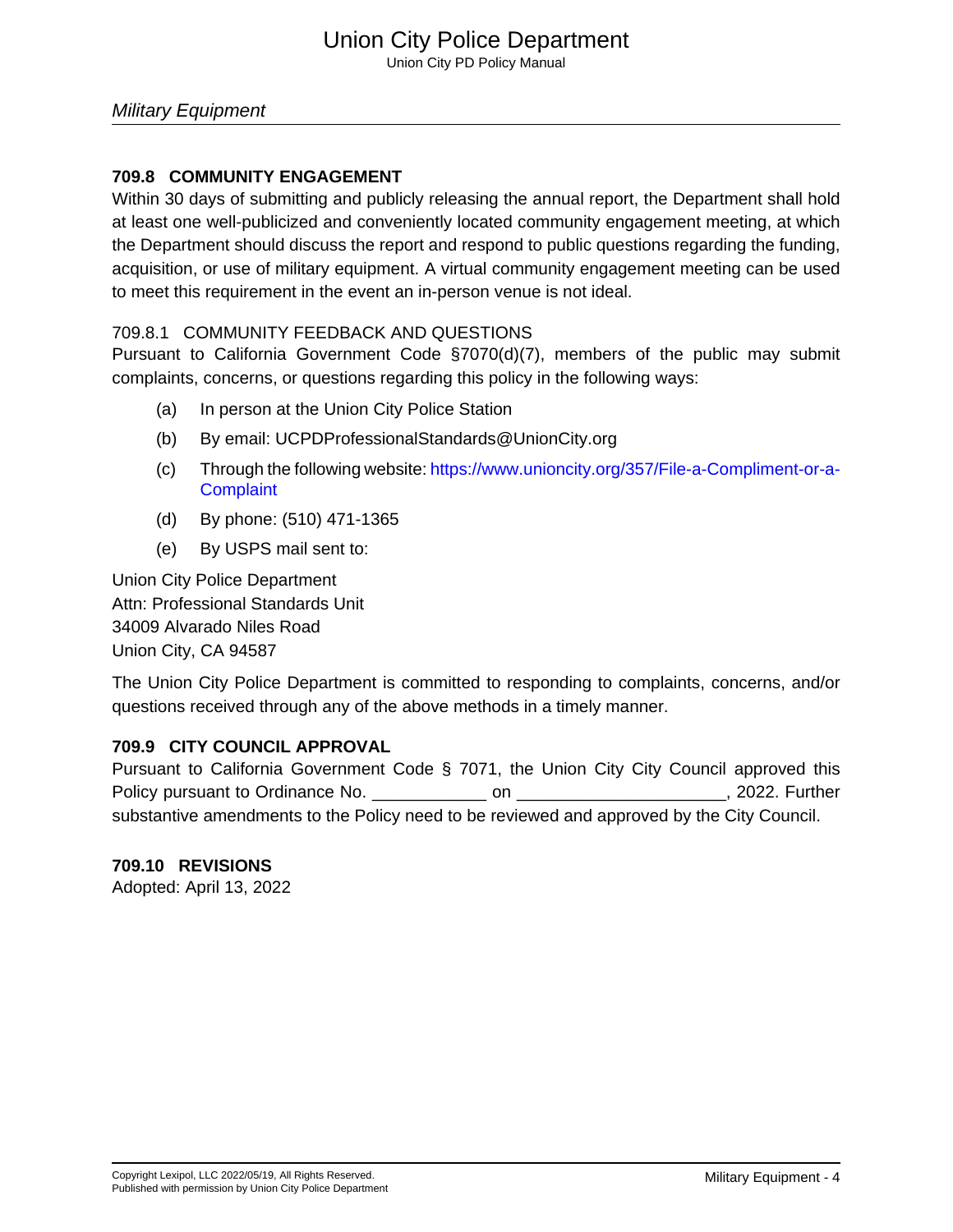## **Attachments**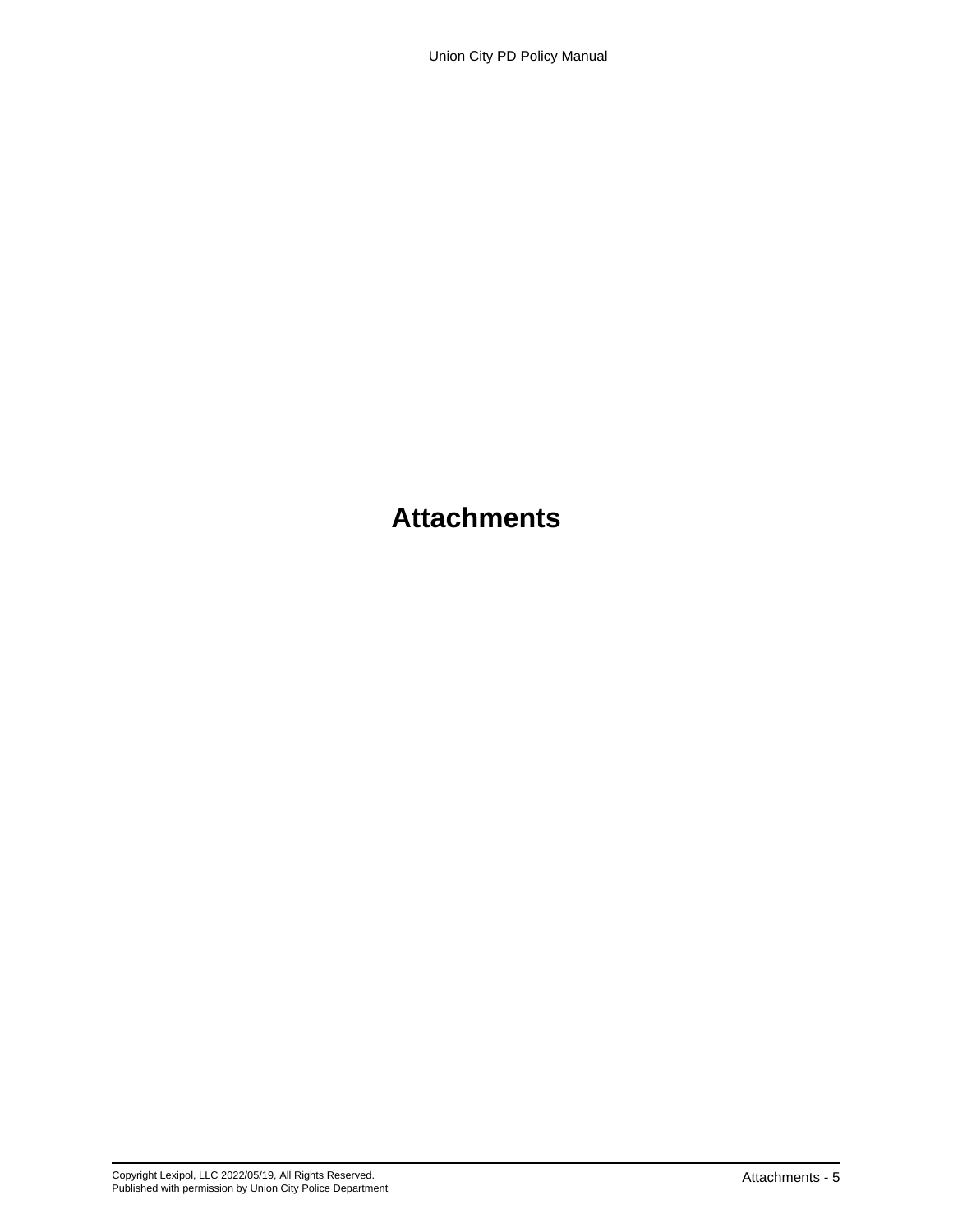# <span id="page-5-0"></span>**UCPD Military Equipment.pdf**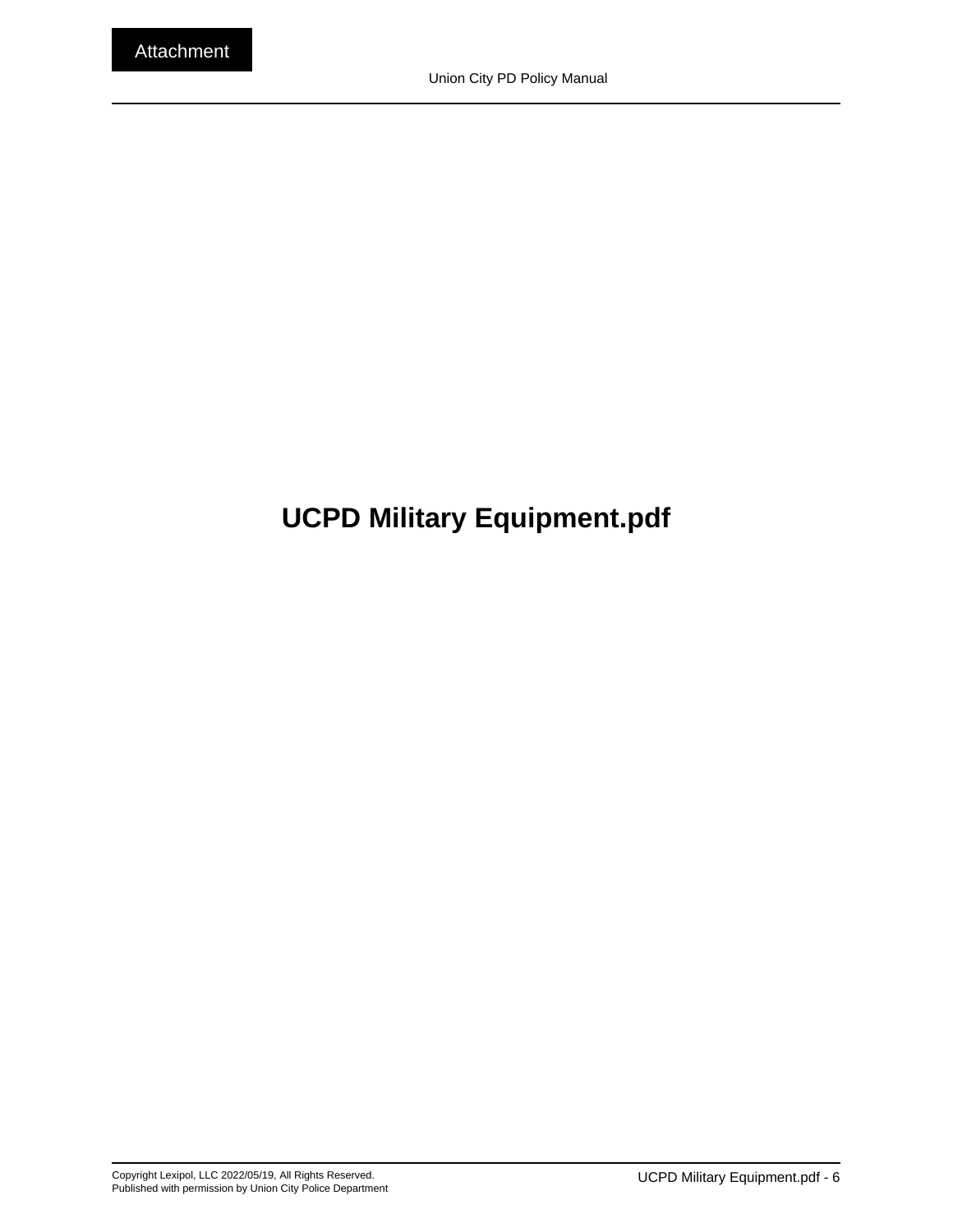

# **UNION CITY POLICE DEPARTMENT**

# **MILITARY EQUIPMENT**

#### **Equipment Name: Lenco Bearcat G2 (ARV)**

**Legal/Procedural Rules Governing Use**: Cal. Gov. Codes § 7071- § 7075

**UCPD Policy:** UCPD Policy #705 (Special Purpose Vehicles). This policy describes when it is authorized to use the ARV, personnel authorized to use the ARV, and guidelines pertaining to its operational readiness, as well as inspections.

**Description:** The Lenco Bearcat G2 is the standard tactical armored vehicle for special operations units within the US Law Enforcement community. The G2 has excellent on-road driving characteristics and maneuverability in tight urban settings. The large floor plan seats  $10 - 12$  fully equipped officers with a long list of tactical features only found on the Lenco BearCat line of armored SWAT vehicles for Police and Government.

**Quantity Owned:** 1

**Lifespan:** Approximately 25 years

**Equipment Capabilities:** ARV's are designed to protect the lives of victims, officers, and even suspects.

**Purpose/Authorized Use:** The ARV may be deployed in situations where its use would enhance the tactical advantage of officers, aid in the rescue of injured persons, protect life and property, or improve the likelihood that an incident would be resolved without the use of deadly force or other force options. The ARV is primarily used for SWAT incidents, safe transport of SWAT personnel to and from critical incidents, high risk warrant service operations, dangerous high risk tactical operations, high risk rescue operations, training, community engagement efforts, and other applications deemed appropriate and approved by the SWAT Commander, Division Captain, or Chief of Police.

Training: Officers should be trained in the operation of the ARV prior to using it or driving it. The training is typically conducted by SWAT operators during the orientation phase of Field Training for new officers. Training will include knowledge of this procedure, rules of the road, and basic knowledge of electronic/mechanical functions of the vehicle. SWAT personnel will receive advanced training and are expected to maintain a higher level of operational knowledge and expertise. Only Union City PD personnel who have completed training and possess a valid California Driver's license will be authorized to drive/operate the ARV, unless a delayed deployment of the ARV would result in death or serious bodily injury. The SWAT Commander or his/her designee is responsible for training officers on proper use, driving techniques, and ensuring the vehicle is properly serviced and maintained.

**Maintenance:** The SWAT program manager is responsible for the general maintenance of this vehicle and it is serviced by the Union City Corp Yard.

**Storage:** The ARV is stored at UCPD.

**Courses Required by CA POST:** N/A.

**Fiscal Impacts:** The initial cost of the ARV was approximately \$350,000.00 and its purchase was approved by the City Council. The on-going costs associated with its use will depend on several variables, however the annual cost to operate this vehicle is estimated to range between \$0 and \$12,000 each year.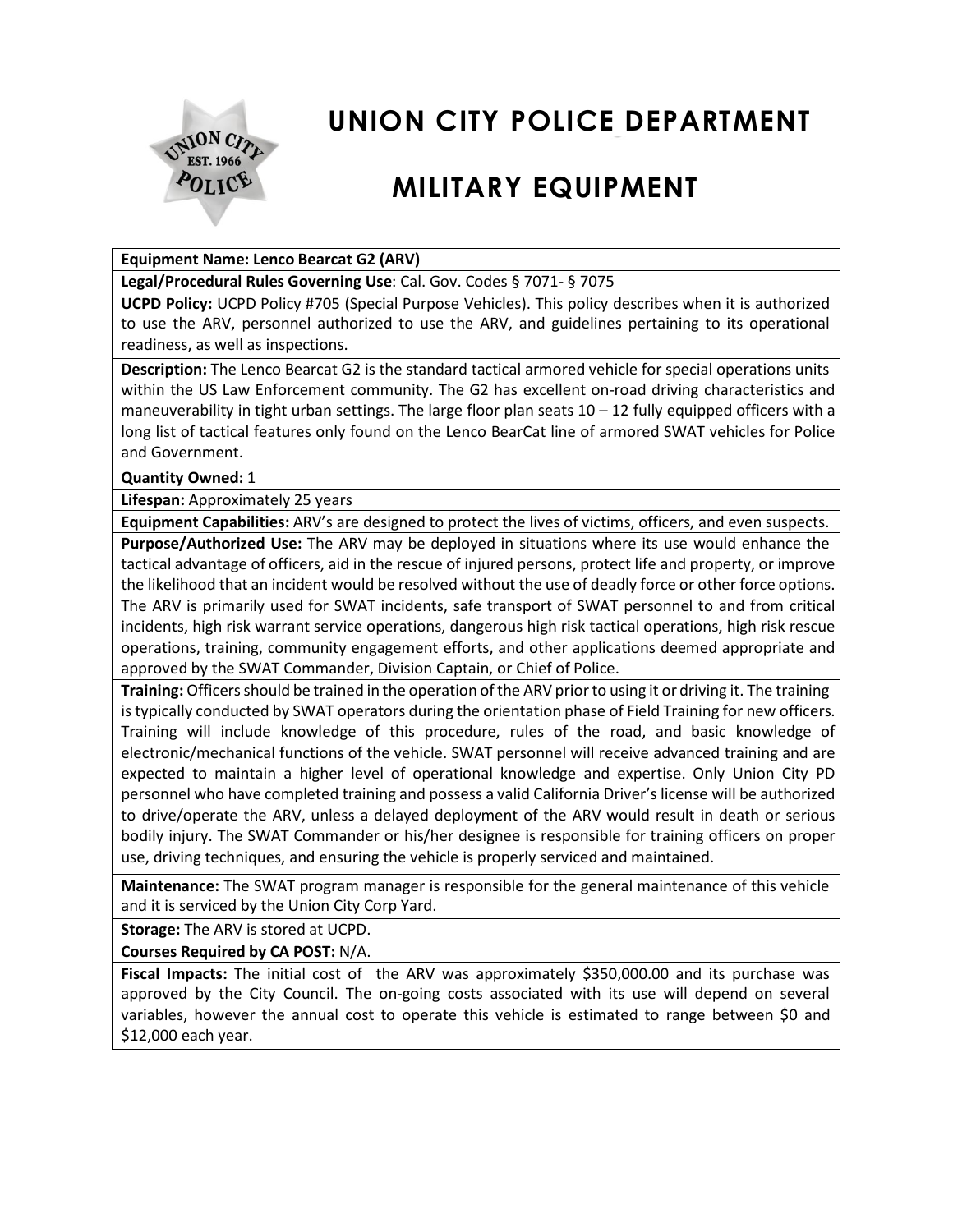**Equipment Name: Unmanned Aerial Systems (UAS)**

**Legal/Procedural Rules Governing Use:** Federal Aviation Regulations (14 CFR Part 107) and Cal. Gov. Codes § 7071- § 7075.

**UCPD Policy:** UCPD Policy #615 (Unmanned Aerial System (UAS) Operations). The purpose of this policy is to establish guidelines for the safe, efficient, and lawful use of an unmanned aerial system (UAS) and for the storage, retrieval, and dissemination of images and data captured by the UAS.

**Description:** An unmanned aircraft that is capable of sustaining directed flight, whether preprogrammed or remotely controlled (commonly referred to as an unmanned aerial system (UAS), and all of the supporting or attached systems designed for gathering information through imaging, recording, or any other means. All of these devices may be described as business level foldable, portable, long-range flying camera, and accessory systems that adapts well to uses by first responders and businesses that routinely inspect hard-to-reach assets.

**Quantity Owned:** UCPD currently operates 10 UAS's in total, consisting of: 3 X DJI Mavic Pro, 2 X DJI Mavic 2 Enterprise Advanced, 1 X DJI Mavic Air 2, 1 X DJI Mavic Enterprise, 2 X DJI Mini 2, and 1 X DJI Inspire 1.

**Lifespan:** All UAS equipment has an expected lifespan of 5-7 years.

**Equipment Capabilities:** A UAS may be used to protect lives and property when other means and resources are not available, or are less effective. UCPD may also use the UAS in situations that would benefit from an aerial perspective and/or enable first responders to detect dangers that might otherwise not be seen, and for approved training missions.

**Purpose/Authorized Use:** Typical uses of UAS include exigent public safety and life preservation missions (ex. barricaded subjects, hostage situations, active shooters, searches for armed suspects, etc.), searches for missing persons, disaster response and recovery operations, response to suspected explosive devices, response to HAZMAT incidents, crime scene review and documentation, authorized training missions, and public demonstrations. The use of a UAS in such situations enhances safety by providing observation of possible threats from a position of safety. This advantage decreases the likelihood of uses of force and exposure to dangerous devices and materials by increasing the likelihood of better coordination, planning, and employment of de-escalation techniques. The only other known options that may be able to provide similar advantages are piloted aircraft, but the cost of such options greatly exceed the costs to acquire and use a UAS. Additionally, such aircraft are not able to maneuver in the same areas, are far louder, and require much more training, maintenance, and other logistics costs.

**Training:** The FAA requires 14 CFR Part 107 pilots to minimally conduct three daytime take-offs and landings, and three nighttime take-offs and landings, if they will fly at night, every 90 days. It is anticipated that UCPD's UAS pilots will train during downtime on their regular work days. However, UAS pilots should also plan to participate in our own in-house training, including cross-training with other special units and other local UAS programs.

**Courses Required by CA POST:** N/A

**Fiscal Impacts:** UCPD experienced a Cyber Outage in September 2019. As a result, pertinent records belonging to the program were permanently lost. However, we estimate that the total cost of all gear associated with the above listed equipment was approximately \$15,000. Additionally, the ongoing costs associated with the program are estimated to be between \$0 and \$10,000.00 per year depending on repairs, replacement and training associated with this program .

**Maintenance:** The UAS program manager is responsible for the general maintenance of all UAS devices. A UAS may be sent back to a purveyor in the event equipment cannot be serviced by UCPD personnel. **Storage:** All UAS devices are stored at UCPD or a UCPD sub-station.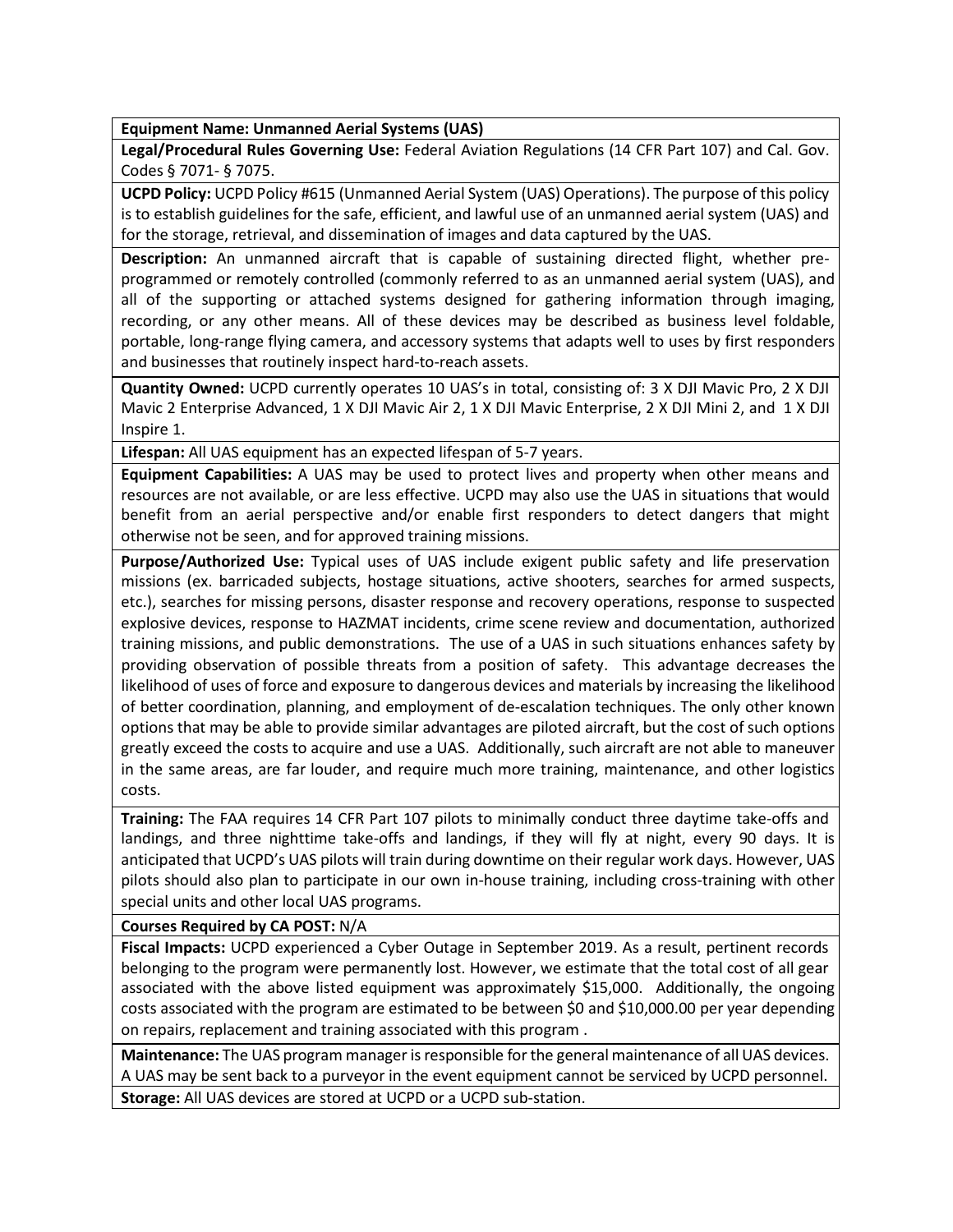**Equipment Name: COLT AR-15 (5.56/223mm) Semi-Automatic/Automatic Rifles and Ammunition.**

**Legal/Procedural Rules Governing Use:** CA Gov't Code §7070(c)(10), Government Code § 7286, Penal Code § 13514.1, and Cal. Gov. Codes § 7071- § 7075.

**UCPD Policy:** The following policies govern the use of these weapons: 1. UCPD Policy #312 (Firearms). This policy provides guidelines for issuing firearms, the safe and legal carrying of firearms, as well as firearms maintenance, training, and qualifications, 2. UCPD Policy #300 (Use of Force). This policy provides guidelines on the reasonable use of force and force options.

**Description:** A COLT AR-15 Rifle is a 5.56/.223mm NATO, air-cooled, gas-operated, magazine-fed, shoulder fired weapon, designed for semi-automatic and selective fire. The Winchester .223 Remington, 64 grain, Power-Point (RA223R2) cartridge is the primary duty ammunition for all Patrol and SWAT rifles.

**Quantity Owned:** Fully automatic AR-15 Rifle X 11. Semi-Automatic AR-15 Rifle X 54. 5.56/.223mm X 70,000 cartridges.

**Lifespan:** The lifespan of these weapons is subject to myriad factors which determine wear and tear. Therefore, there is no true metric to make such an estimation. There is no expiration on the cartridges.

**Equipment Capabilities:** UCPD's SWAT team utilizes COLT AR-15 5.56 mm/.223 CQB fully automatic rifles. These rifles are industry standard for law enforcement and utilized for high-risk situations and entries in critical incidents for accuracy, precision, ammunition capacity (30 Rounds), and quicker target acquisition. The .223/5.56 cartridge is used as a lethal option designed to stop a violent encounter. The projectile is capable of penetrating soft body armor being worn by armed subjects. The projectile is ideal for close and long range combat situations.

**Purpose/Authorized Use:** The above stated rifles are capable of providing superior fire power during extremely violent situations. These rifles can typically be used for precision shooting from distance and are ideal for close confrontations because the projectile is less likely to over penetrate their intended target.

**Training:** Officers must successfully complete a 16-hour patrol rifle course as well as regular department firearms training, and qualifications as required by law and policy. SWAT personnel must complete an 80-hour basic SWAT team course.

**Courses Required by CA POST:** Officers must successfully complete a 16-hour patrol rifle course. SWAT team operators and SWAT supervisors/team leaders should complete a POST-certified basic SWAT course or its equivalent (as determined by the agency). Training may be considered equivalent when the hours, topics, and content meets or exceeds POST's standardized training recommendations.

**Fiscal Impacts:** UCPD experienced a Cyber Outage in September 2019. As a result, pertinent records belonging to this program were permanently lost. However, we estimate that the total cost of all of the firearms listed above to be approximately \$76,500.00. Additionally, the ongoing costs associated with the maintenance of these weapons is estimated to range between \$0 and \$6,773.00 each year. Additionally, the ongoing costs associated with 5.56/.223 ammunition is estimated to range between \$0 and \$35.665.00 per year.

**Maintenance:** The Firearms program manager is responsible for the general maintenance of these weapons and cartridges. Weapons and cartridges may be sent back to a purveyor in the event equipment cannot be serviced by UCPD personnel.

**Storage:** These firearms and cartridges are stored at UCPD.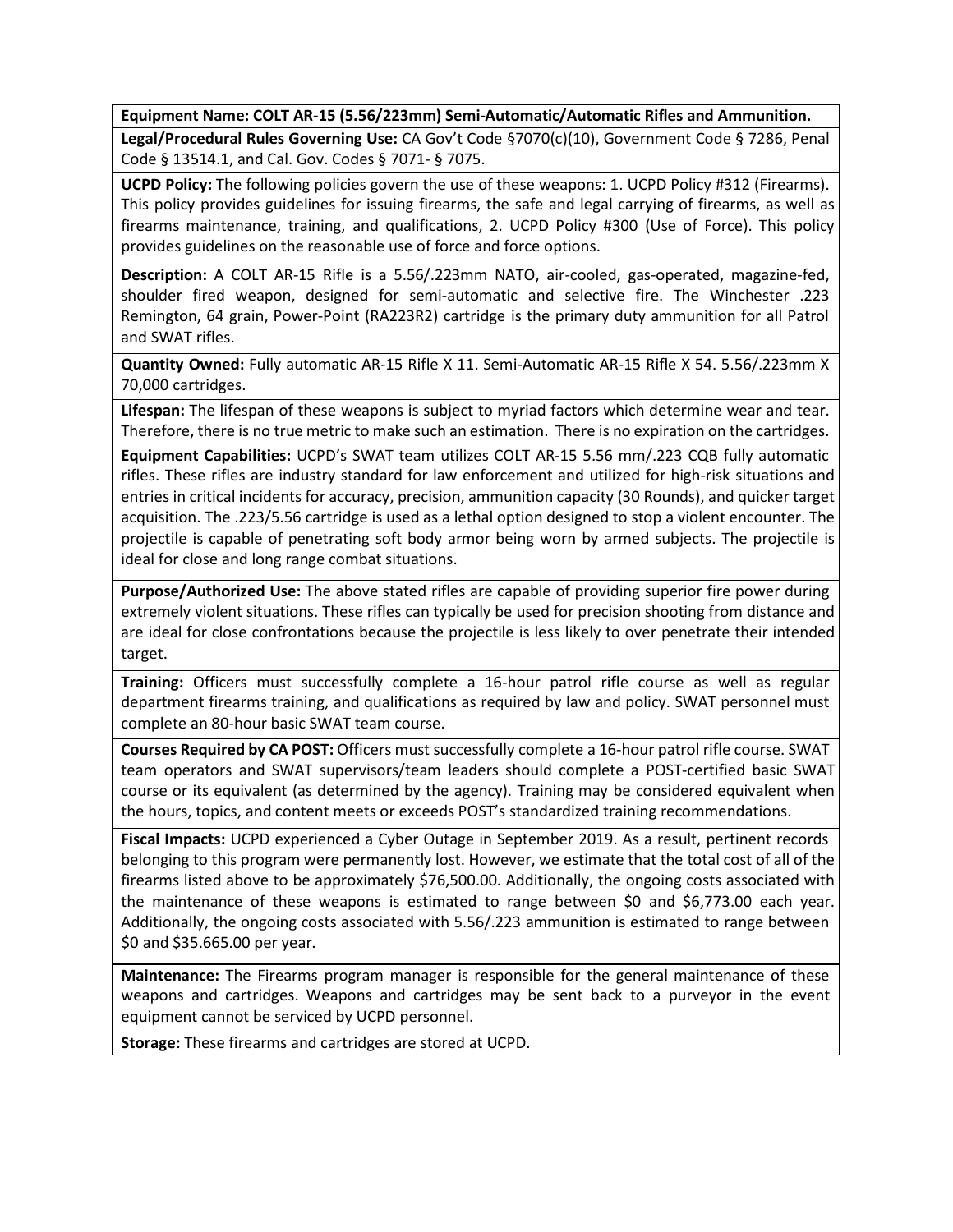#### **Equipment Name: Precision Rifles**

**Legal/Procedural Rules Governing Use:** CA Gov't Code §7070(c)(10), Government Code § 7286, Penal Code § 13514.1, and Cal. Gov. Codes § 7071- § 7075.

**UCPD Policy:** The following policies govern the use of these weapons: 1. UCPD Policy #312 (Firearms). This policy provides guidelines for issuing firearms, the safe and legal carrying of firearms, as well as firearms maintenance, training, and qualifications. 2. UCPD Policy #300 (Use of Force). This policy provides guidelines on the reasonable use of force and force options. 3. UCPD Policy #408 (Crisis Response Unit). This policy is written to comply with the guidelines established in the Attorney General's Commission on Special Weapons and Tactics Report (September 2002) and the POST 2005 SWAT Operational Guidelines and Standardized Training Recommendations.

**Description:** The Precision Rifle Team current utilizes two different types of precision rifles: 1. Remington 700 bolt action rifle chambered in .308. 2. Colt LE901 Modular Carbine chambered in .308 with Surefire muzzle break (MB762-211C), and Surefire sound suppressors (FA762K). UCPD Precision shooters use the Hornady Tactical Application Police .308, 168 grain A-MAX, #80965 cartridge. The 168 grain cartridge maintains accuracy, while resulting in higher impact velocities, less drop, less wind drift, and more energy on target.

**Quantity Owned:** 1 X Colt LE901 Modular Carbine chambered in .308 with Surefire muzzle break (MB762-211C) and Surefire sound suppressor (FA762K) and 3 X Remington 700 bolt action rifles chambered in .308 (2 are equipped with AI AICS and 1 is equipped with a Hogue Over molded rubber stock). Hornady Tactical Application Police .308 cartridges X 3,040.

**Lifespan:** The lifespan of these weapons is subject to myriad factors which determine wear and tear. Therefore, there is no true metric to make such an estimation. There is no expiration on the cartridges.

**Equipment Capabilities:** These firearms and cartridges are used for long range precision rifle shots in hostage situations to effectively reduce collateral damage to a potential victim/hostage. They are also used to thwart active shooters/terrorist attacks involving firearms.

**Purpose/Authorized Use:** Precision rifles and .308 cartridges are used for precision shooting in situations where other means of force would be futile due to range or urgency.

**Training:** Precision rifle operatorsshould not be deployed until completion of a POST-certified precision rifle course, or its equivalent. Precision rifle operators should participate in documented training on a monthly basis to maintain individual and team core competencies consistent with the type of SWAT missions performed.

**Courses Required by CA POST:** Precision rifle operators should participate in documented training on a monthly basis to maintain individual and team core competencies consistent with the type of SWAT missions performed.

**Fiscal Impacts:** UCPD experienced a Cyber Outage in September 2019. As a result, pertinent records belonging to this program were permanently lost. However, we estimate that the total cost of all of the precision rifles listed above to be approximately \$8,000.00. Additionally, the ongoing costs associated with the maintenance of the rifles is estimated to range between \$0 and \$2,000.00 per year. The total cost of all .308 cartridges on-hand is approximately \$480.00. The ongoing costs associated with cartridges is estimated to range between \$0 and \$3,560.00 each year.

**Maintenance:** The Firearms program manager is responsible for the general maintenance of these weapons. A weapon may be sent back to a purveyor in the event equipment cannot be serviced by UCPD personnel.

**Storage:** These firearms are stored at UCPD.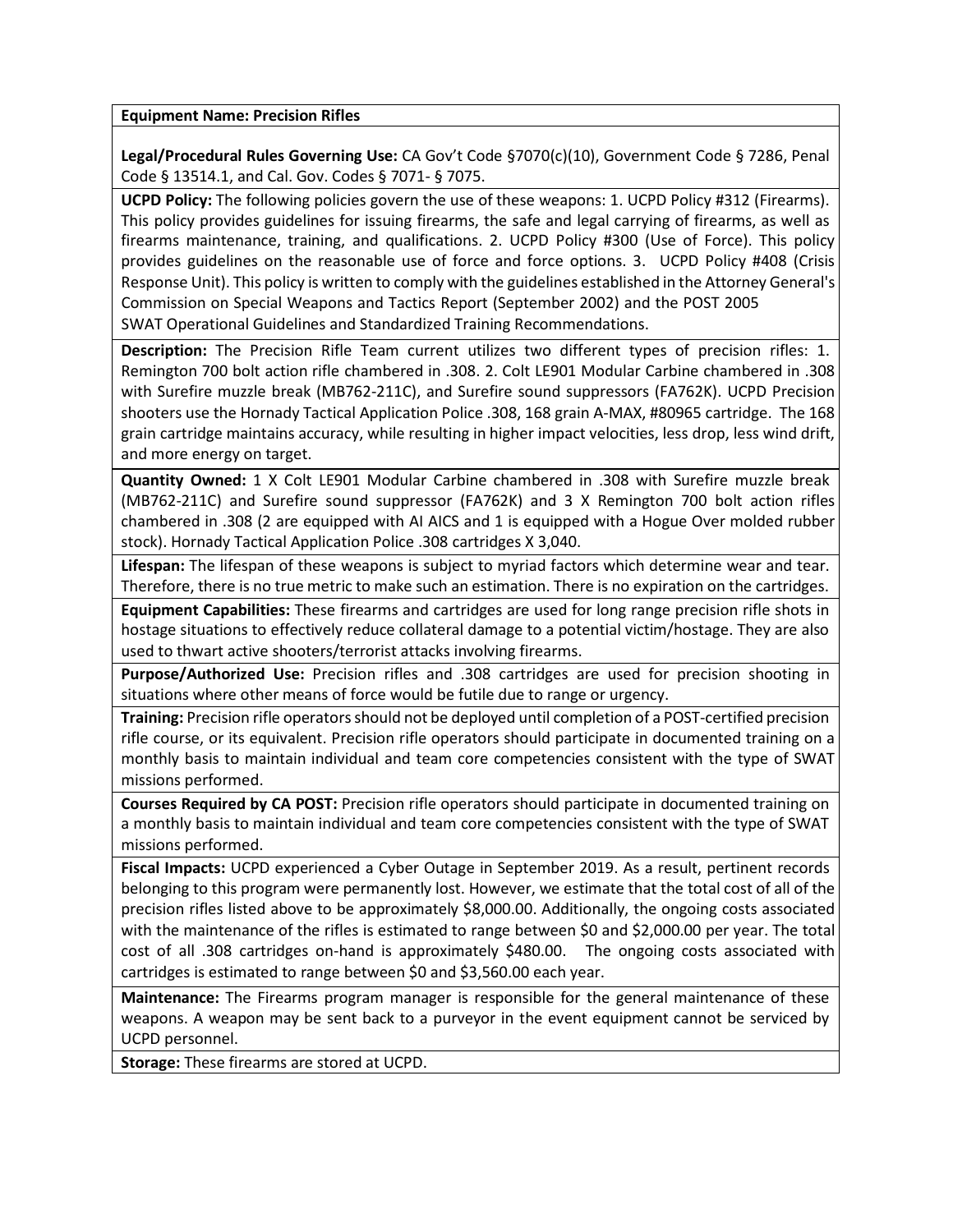### **Equipment Name: Less Lethal Launchers, Kinetic Energy Devices, and the FN-303 System Legal/Procedural Rules Governing Use:** CA Gov't Code §7070(c)(14).

**UCPD Policy:** The following policies govern the use of these munitions 1. UCPD Policy #312 (Firearms). This policy provides guidelines for issuing firearms, the safe and legal carrying of firearms, as well as firearms maintenance, training, and qualifications. 2. UCPD Policy #300 (Use of Force). This policy provides guidelines on the reasonable use of force and force options. 3. UCPD Policy #308 (Control Devices and Techniques). This policy provides guidelines for the use and maintenance of control devices. 4. UCPD Policy #467 (First Amendment Assemblies). This policy provides guidance for responding to public assemblies or demonstrations. 5. UCPD Policy #408 (Crisis Response Unit). This policy is written to comply with the guidelines established in the Attorney General's Commission on Special Weapons and Tactics Report (September 2002) and the POST 2005 SWAT Operational Guidelines and Standardized Training Recommendations.

**Description:** UCPD Currently utilizestwo different 40 mm launchers: 1. Defense Technology Single Shot Launcher and 2. Penn Arms Pump Multi-Launcher. The Defense Technology Single Shot Launcher is capable of holding one round of munition at a time. It has a pistol grip, forward grip, and a plastic stock. The Penn Arms Multi-Launcher is capable of holding up to six rounds of munitions at a single time and is capable of launching them in succession without reloading. It has a pistol grip, forward grip, and a plastic stock. UCPD also utilizes Remington 870 shotguns and FN 303 devices as means to disperse chemical munitions. The Remington Model 870 shotgun is 12 gauge, with an 18" barrel, and 2  $\frac{3}{4}$ " chamber. The FN 303 is a semi-automatic less-lethal riot gun designed and manufactured by Fabrique Nationale de Herstal. It is 29.1" in length and allows for standard size projectiles. The Less-Lethal "Bean Bag" Shotgun is a Remington 870 Shotgun outfitted with an orange butt stock. The Less-Lethal Shotgun deploys less-lethal (Super-Sock) munitions Model 2581. This munition delivers consistent terminal impact characteristics at close-in and extended ranges, thanks to the flexible tubular material bag specially developed for this unique less than lethal round. When deployed, Super-Sock presents a consistent aerodynamic shape every time, delivering consistent and predictable terminal performance. Super-Sock munitions will fit cylinder and improved cylinder 12ga shotguns chambered for 2.75" and 3" cartridges.

**Lifespan:** The lifespan of these less-lethal systems is subject to myriad factors which determine wear and tear. Therefore, there is no set metric to make such an estimation. Super-Sock rounds do not have an expiration date.

**Equipment Capabilities:** When properly used, less-lethal systems can assist officers in controlling a violent individual with less likelihood of serious injury to both the subject and the involved officers.

**Purpose/Authorized Use:** These devices may be used to control subjects who are violent or who demonstrate the intent to be violent.

**Quantity Owned:** 40 mm launchers: 1. Defense Technology Single Shot Launcher X 2, Penn Arms Pump Multi-Launcher X 1, Remington 870 shotguns with orange stocks X 41, and FN 303 devices X 2. Super Sock-Rounds X 639. Total FN 303 Projectiles X 12.

**Training:** The Training Manager shall ensure that all personnel who are authorized to carry a control device have been properly trained and certified to carry the specific control device and are retrained or recertified as necessary. Proficiency training shall be monitored and documented by a certified, control-device weapons or tactics instructor. All training and proficiency for control devices will be documented in the officer's training file. Officers who fail to demonstrate proficiency with the control device or knowledge of this agency's Use of Force Policy will be provided remedial training. If an officer cannot demonstrate proficiency with a control device or knowledge of this agency's Use of Force Policy after remedial training, the officer will be restricted from carrying the control device and may be subject to discipline. The SWAT Commander shall ensure that all personnel who are authorized to carry a control device have been properly trained and certified to carry the specific control device and are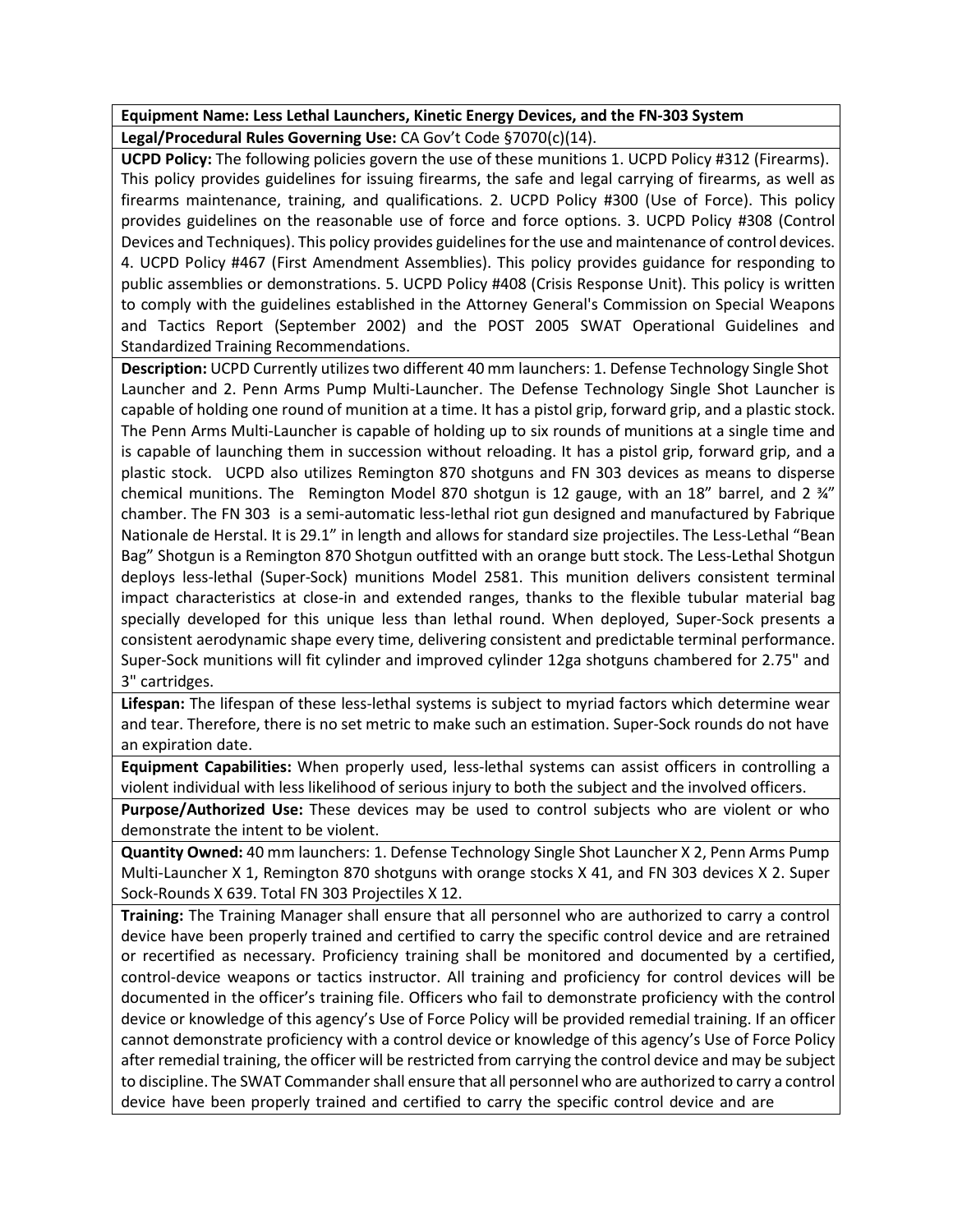retrained or recertified as necessary. Proficiency training shall be monitored and documented by a certified, control-device weapons or tactics instructor.

**Courses Required by CA POST:** SWAT team operators and SWAT supervisors/team leaders should complete a POST-certified basic SWAT course or its equivalent (as determined by the agency). Training may be considered equivalent when the hours, topics, and content meets or exceeds POST's standardized training recommendations. Agencies should consider the role in which they assign SWAT members who have not yet completed a basic SWAT course or its equivalent.

**Fiscal Impacts:** UCPD experienced a Cyber Outage in September 2019. As a result, pertinent records belonging to this program were permanently lost. However, we estimate that the total cost of all of the firearms and systems listed above to be approximately \$25,026.09. Additionally, the ongoing costs associated with the program is estimated to range between \$0 and \$7,047.00 per year. The total cost of Super-Sock rounds on-hand is estimated to have cost approximately \$4,544.00 and the on-going yearly estimated cost is anticipated to be \$5,440.00.

**Maintenance:** The Firearms program manager is responsible for the general maintenance of these firearms and systems. These items may be sent back to a purveyor in the event equipment cannot be serviced by UCPD personnel.

**Storage:** The listed firearms and munitions are stored at UCPD.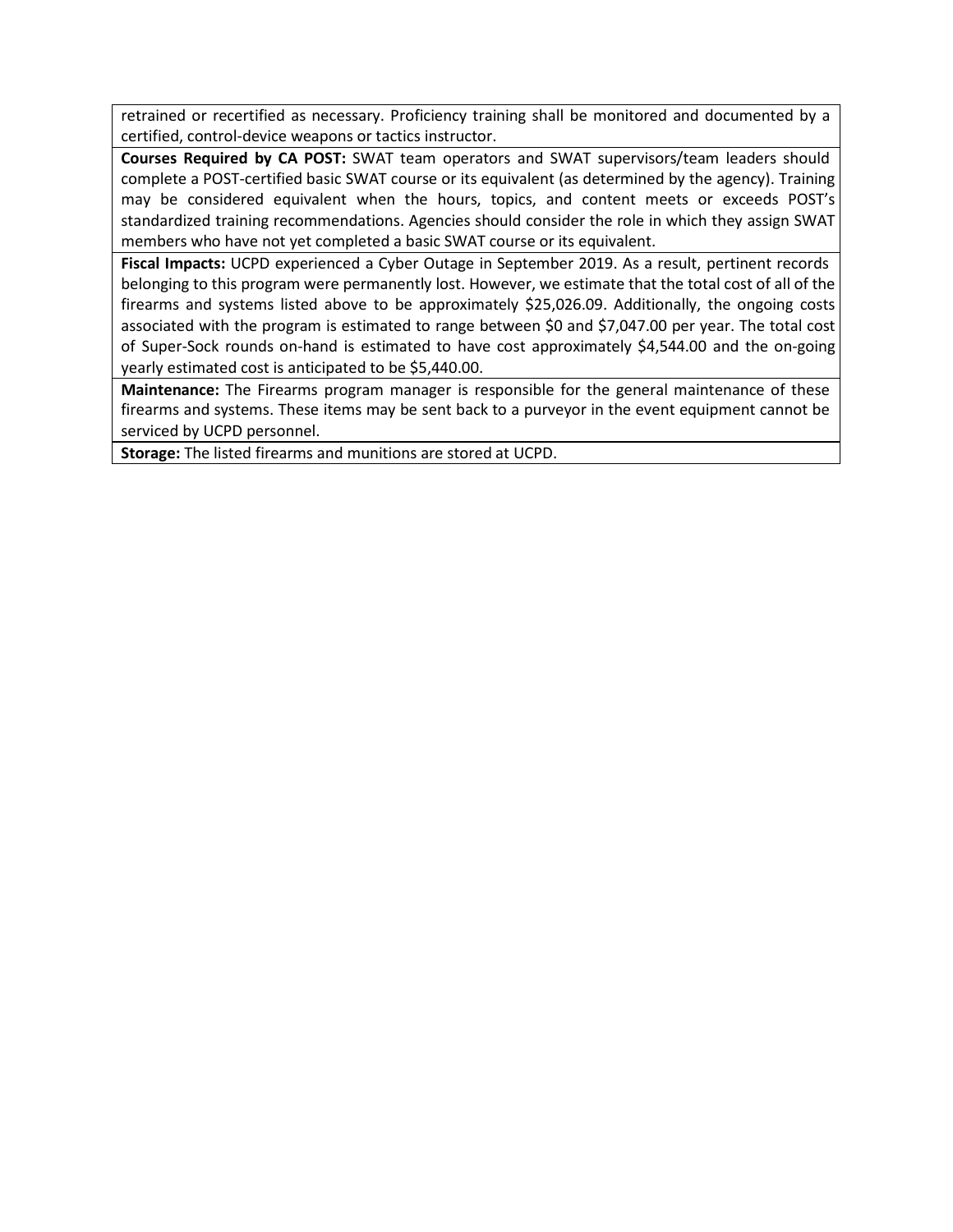### **Equipment Name: CS Chemical Munitions, FN 303 Projectiles, and Smoke Canisters**

**Legal/Procedural Rules Governing Use:** CA Gov't Code §7070(c)(14)

**UCPD Policy:** 1. UCPD Policy #300 (Use of Force). This policy provides guidelines on the reasonable use of force and force options. 2. UCPD Policy #308 (Control Devices and Techniques). This policy provides guidelines for the use and maintenance of control devices. 3. UCPD Policy #467 (First Amendment Assemblies). This policy provides guidance for responding to public assemblies or demonstrations. 4. UCPD Policy #408 (Crisis Response Unit). This policy is written to comply with the guidelines established in the Attorney General's Commission on Special Weapons and Tactics Report (September 2002) and the POST 2005 SWAT Operational Guidelines and Standardized Training Recommendations.

**Lifespan:** Chemical munitions and smoke cannisters have an approximate life span of 5 years. FN 303 projectiles have a lifespan of approximately 3 years.

**Equipment Capabilities:** Chemical agents may be used to deny a designated area to a subject, force a subject to move to a desired area, and to disable or disorient a subject. Smoke Cannisters may be used as a signaling device, as a target or marking device, or as a screening device for unit movements, usually in violent crowd situations.

**Purpose/Authorized Use:** Department-approved chemical agents may be used for crowd control, crowd dispersal, or against barricaded suspects based on the circumstances.

**Training:** Agency instructors attend a 40-Hour Chemical Agent Instructor course. These instructorstrain SWAT team members in the use of chemical agents. SWAT personnel must complete an 80-hour basic SWAT team course. Additionally, The SWAT Commander shall ensure that all personnel who are authorized to carry a control device have been properly trained and certified to carry the specific control device and are retrained or recertified as necessary. Proficiency training shall be monitored and documented by a certified, control-device weapons or tactics instructor.

**Courses Required by CA POST:** SWAT team operators and SWAT supervisors/team leaders should complete a POST-certified basic SWAT course or its equivalent (as determined by the agency). Training may be considered equivalent when the hours, topics, and content meets or exceeds POST's standardized training recommendations. Agencies should consider the role in which they assign SWAT members who have not yet completed a basic SWAT course or its equivalent.

**Fiscal Impacts:** UCPD experienced a Cyber Outage in September 2019. As a result, pertinent records belonging to this program were permanently lost. However, we estimate that the total cost of all of the CS munitions and smoke agents listed below to be approximately \$7,190.00. Additionally, the ongoing costs associated with this portion of the program is estimated to range between \$0 and \$7,047 per year. Maintenance of the FN 303 and its projectiles is anticipated to range between \$0 and \$1,000.00 per year.

**Maintenance:** The SWAT program manager is responsible for the general maintenance of these munitions. A weapon may be sent back to a purveyor in the event equipment cannot be serviced by UCPD personnel.

**Storage:** These munitions are stored at UCPD.

**The Chart on the following page will provide the description, cost, and quantity of each CS agent employed by UCPD.**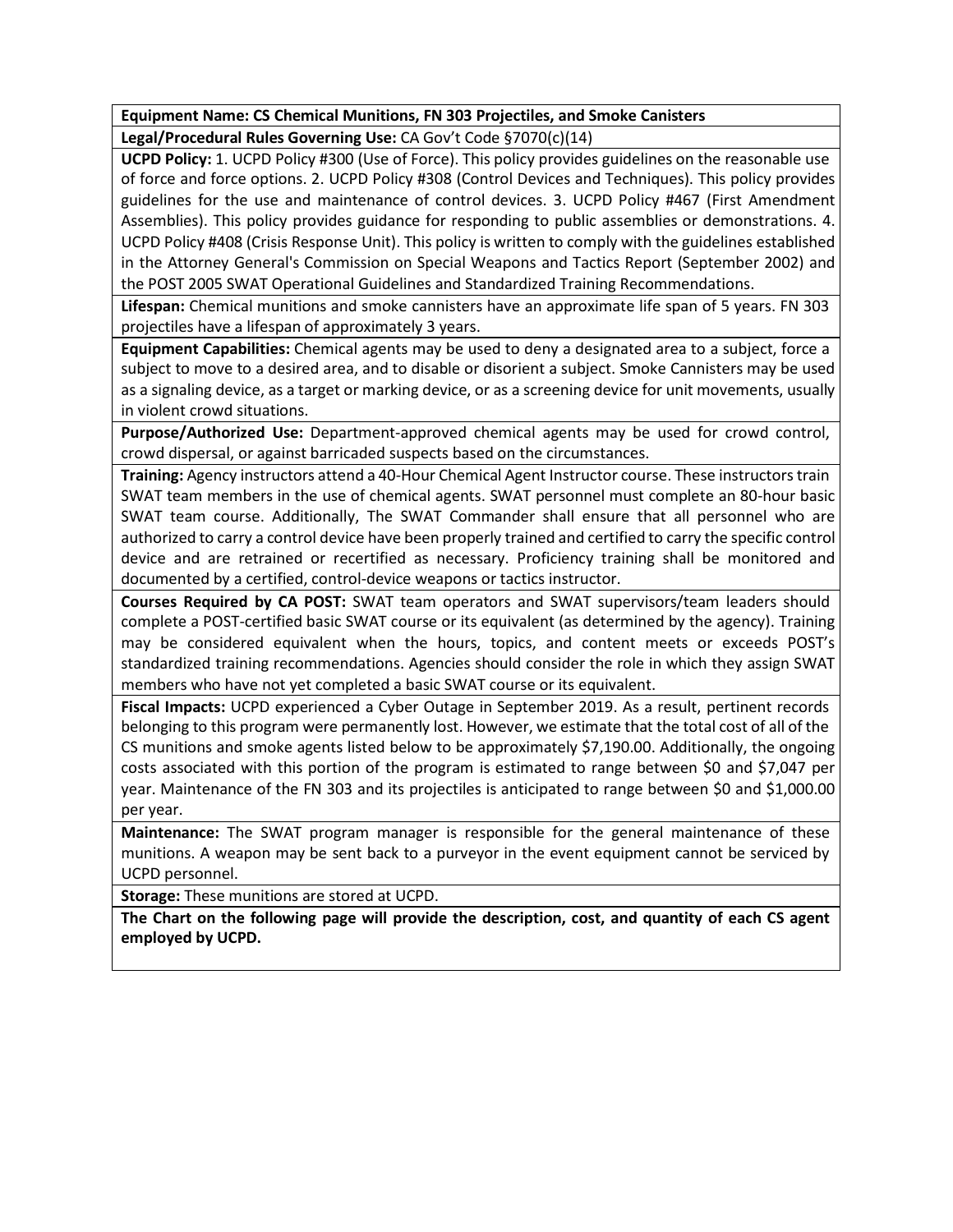| <b>CHEMICAL MUNITIONS</b>                                                    | #              | <b>Purpose</b>                                                                                                                                                                                                                                                                                                                                                    | <b>Burn Time</b> | Indv. Cost           | <b>Total</b> |
|------------------------------------------------------------------------------|----------------|-------------------------------------------------------------------------------------------------------------------------------------------------------------------------------------------------------------------------------------------------------------------------------------------------------------------------------------------------------------------|------------------|----------------------|--------------|
| <b>Defense Technology</b><br>Pocket Tactical CS #1016                        | 27             | <b>Pyro; Burning</b>                                                                                                                                                                                                                                                                                                                                              | 20-40 sec        | \$30.75 Each         | \$830.25     |
| <b>Defense Technology Riot</b><br>Control CS #1082                           | 29             | Pyro; Burning, high Vol                                                                                                                                                                                                                                                                                                                                           | 20-40 sec        | \$30.75 Each         | \$891.75     |
| <b>Combined Systems</b><br><b>Baffled Riot CS Smoke</b><br>#5230B            | 7              | Pyro, low flame, indoor                                                                                                                                                                                                                                                                                                                                           | Instant          | \$49.75 Each         | \$348.25     |
| <b>Combined Systems</b><br><b>Smoke #5210B</b>                               |                | Pyrotechnic smoke grenade used<br>$5$ for concealment or as a signaling<br>device                                                                                                                                                                                                                                                                                 | Instant          | \$47.30 Each         | \$236.50     |
| <b>Defense Technology</b><br><b>Flameless Tri-chamber CS</b><br>#1032        | 16             | <b>Pyro; Internal Burn Safe</b><br>(flameless); Indoor/Attic Use;<br><b>NON-LAUNCHABLE</b>                                                                                                                                                                                                                                                                        | 20-30 sec        | \$46.25 Each         | \$740        |
| Defense Technology Han-<br>ball Grenade CS #1092                             | 30             | <b>Pyro; Burning</b>                                                                                                                                                                                                                                                                                                                                              | 15-20sec         | \$49.75 Each         | \$1,492.50   |
| Defense Technology 40<br>mm powder ferret CS<br>#1292                        |                | Liquid; Non-Pyro; Launchable<br>14 Munition; Instantaneous Delivery<br>Once Ruptured; 50 Yard Eff. Range                                                                                                                                                                                                                                                          | Instant          | \$23.75 Each         | \$332.50     |
| Defense Technology 40<br>mm liquid ferret CS #1262                           | 7              | Liquid; Non-Pyro; Launchable<br>Munition; Instantaneous Delivery<br>Once Ruptured; 50 Yard Eff. Range                                                                                                                                                                                                                                                             | Instant          | \$23.75 Each         | \$166.25     |
| <b>Defense Technology</b><br>37mm muzzle blast CS<br>#1142                   | 10             | <b>Powder Dispersion Round</b>                                                                                                                                                                                                                                                                                                                                    | Instant          | \$25.60 Each         | \$256        |
| Defense Technology 12<br><b>Gauge CS rounds</b>                              | $\overline{z}$ | Liquid/powder                                                                                                                                                                                                                                                                                                                                                     | Instant          | \$24.50 Each         | \$171.50     |
| Defense Technology<br>40mm foam baton                                        | 11             | Powder                                                                                                                                                                                                                                                                                                                                                            | Instant          | \$30.30 Each         | \$333.30     |
| <b>Defense Technology</b><br>Spede Heat CS #1070                             | 12             | Pyro; High volume                                                                                                                                                                                                                                                                                                                                                 | 20-40 sec        | \$40.98 Each         | \$491.76     |
| <b>Defense Technology</b><br><b>Instantaneous Blast CS</b><br>canister #1042 | з              | powder; Instant; Indoor/Outdoor                                                                                                                                                                                                                                                                                                                                   | Instant          | \$49.20 Each         | \$147.60     |
| Defense Technology triple<br>chaser CS canister #1026                        | 11             | <b>Pyro; Burning</b>                                                                                                                                                                                                                                                                                                                                              | 20-40 sec        | \$50.34 Each         | \$553.74     |
| Defense Technology<br>Pocket Tactical CS #1016                               | 6              | Pyro; Burning                                                                                                                                                                                                                                                                                                                                                     | 20-40 sec        | \$23.50 Each         | \$141        |
| <b>FN 303 Ammunition</b>                                                     | 12             | .68 caliber, 8.5 gram projectile, fin-<br>stabilized polystyrene body and a<br>non-toxic<br>bismuth<br>forward<br>payload. The primary effect of the<br>projectile is trauma,<br>which<br>directly neutralizes the aggressor.<br>Secondary<br>effects from<br>the<br>projectiles can be delivered via a<br>chemical payload depending on<br>mission requirements. | Instant          | \$712 per 150 Rounds | \$56.96      |
|                                                                              |                |                                                                                                                                                                                                                                                                                                                                                                   |                  | <b>Total Cost:</b>   | \$7,189.86   |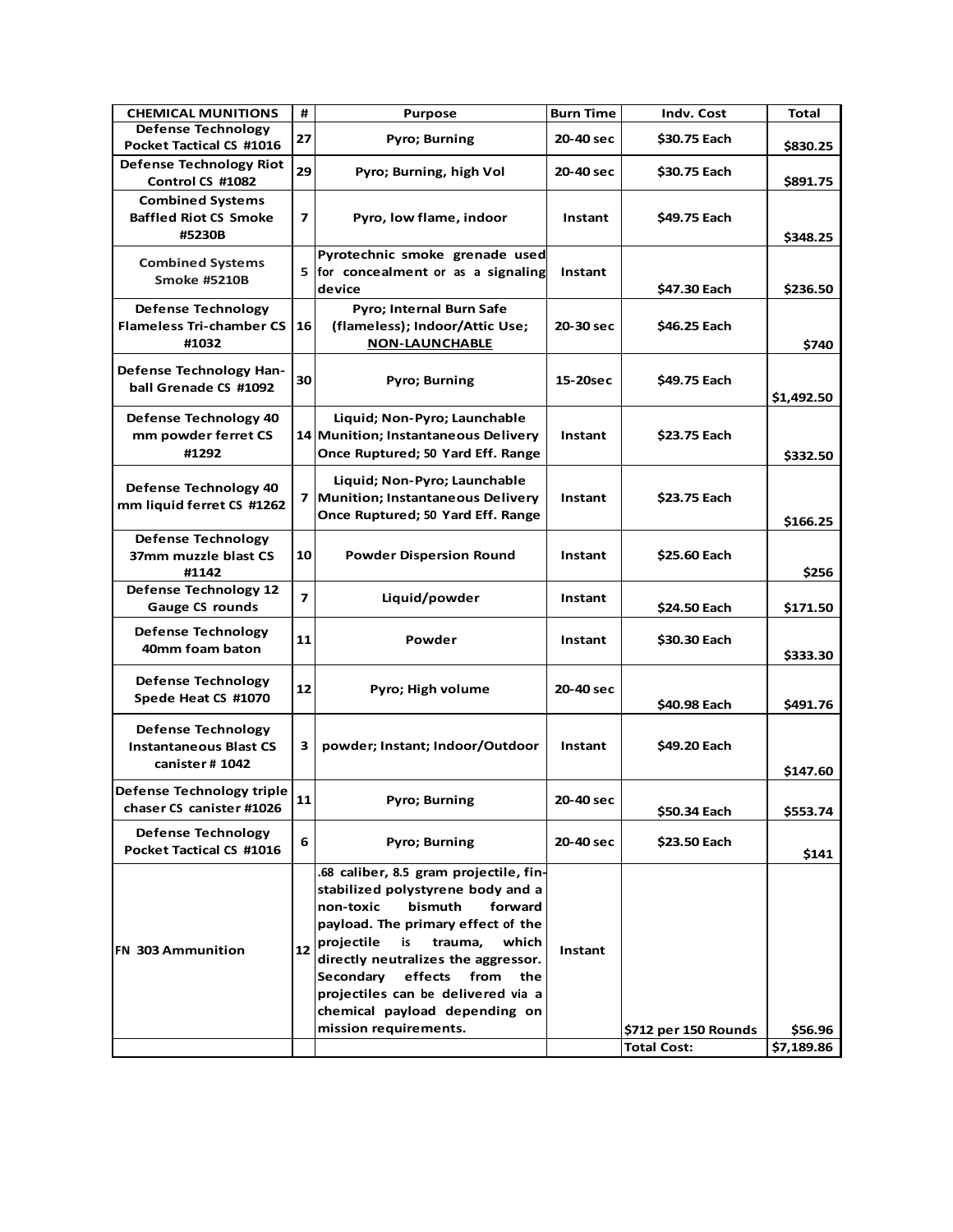#### **Equipment Name: Mobile Command Center (MCV)**

### **Legal/Procedural Rules Governing Use:** CA Gov't Code §7070(c)(14).

#### **UCPD Policy:** None

**Description:** The MCV Freightliner MT-55 Freightliner is a command vehicle capable of providing transportation and can store equipment. It was built on a forward control chassis and featurestwo hand fabricated flat floor slide-outs which maximize interior workspace. The MCV is also equipped with the following: a vehicle leveling system, an Intel-I-Touch vehicle automation touch screen with 3 more localized touchpads, an emergency lighting and siren package, bright LED scene lighting, several extreme duty body storage compartments, a weatherproof exterior workstation with 32" display monitor, a front conference room with fixed center table, two workstations in the curbside slide out with dual monitors each, magnetic surface dry erase white boards throughout, multiple interior work stations, an electronics rack with a multi-function printer and custom aluminum cabinetry forstorage, a conference table, fixed bench seating, aluminum cabinets with dry erase writing surface on the overhead cabinets, a 20kW liquid generator, a full vehicle surge suppression system protects all of the installed electrical components, 2 x 55" QLED 4K smart TV monitors that are installed in the front room on the streetside wall, a 43" QLED 4K smart TV monitor in the rear room, an HDMI matrix switcher, multiple radios, and computers.

**Lifespan:** Approximately 10-12 years dependent on usage.

**Equipment Capabilities:** The MCV stands as a command post during critical incidents and can be used to provide a mobile workspace for large-scale operations such as multi-jurisdictional operations, DUI checkpoints, or community events.

**Purpose/Authorized Use:** As both natural and man-made disasters continue to expand in scale, these vehicles offer our department an asset that enables communication and coordination between multiple responding agencies and organizations. They enable quick response and uninterrupted communications. They're also extremely effective community outreach tools. There are no current policies or laws regarding a mobile command vehicle.

**Quantity Owned:** 1

**Training:** Members should be trained in the operation of the MCV prior to using it or driving it. Training will include rules of the road, as well as basic knowledge of electronic/mechanical functions of the vehicle. Supervisors will receive advanced training and are expected to maintain a higher level of operational knowledge and expertise. Only Union City PD personnel who have completed training and possess a valid California Driver's license will be authorized to drive/operate the MCV, unless a delayed deployment of the MCV would result in death or serious bodily injury. The Field Operations Division Captain or his/her designee is responsible for training officers on proper use, driving techniques, and ensuring the vehicle is properly serviced and maintained.

**Courses Required by CA POST:** None.

**Fiscal Impacts:** The initial cost of the MCV was approximately \$480,000.00 and the on-going costs associated with the vehicle have not yet been established.

**Maintenance:** The City Corpyard will be servicing the vehicle.

**Storage:** The vehicle is stored at the Faulk/CATT Station located at 35000 Easton Court in Union City, California.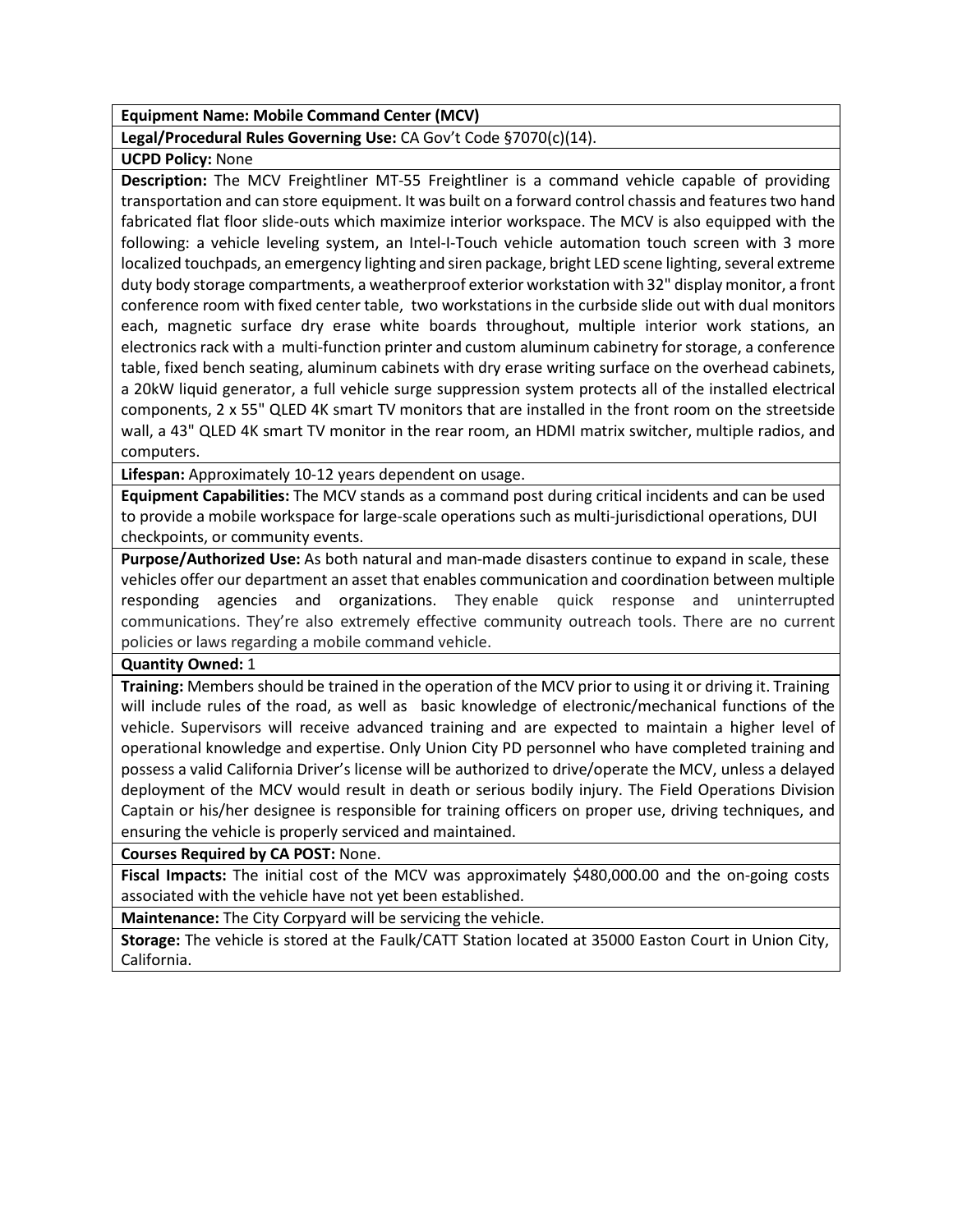**Equipment Name: Robotex Avatar III (Robot)**

**Legal/Procedural Rules Governing Use:** CA Gov't Code §7070(c)(14).

**UCPD Policy:** The following UCPD policies govern the use of this device: 1. UCPD Policy #408 (Crisis Response Unit). 2. UCPD Policy #414 (Hostage and Barricade Incidents). The purpose of this policy is to provide guidelines for situations where officers have legal cause to contact, detain or arrest a person, and the person refuses to submit to the lawful requests of the officers by remaining in a structure or vehicle and/or by taking a hostage.

**Description:** The Robot is a compact, lightweight robotic platform. It is designed from the ground up for portability, expandability, and ease-of-use, the Avatar III serves as a useful tool for a variety of users. **Lifespan:** Approximately 10-15 years.

**Equipment Capabilities:** The Robot is a tool that can be used in dangerous situations. It may help officers clear a treacherous area without being present. Additionally, the Robot may allow officers to see into that area without being physically present and/or communicate with a hostile subject from a position of safety.

**Purpose/Authorized Use:** The Robot may be used during a high-risk warrant service, when there is a barricaded subject, and/or hostage negotiation/rescue. Before entering a structure, particularly in a tactically compromised and dangerous situation, knowledge of a subject's location is very important, and the robot can provide that without placing anyone at risk. Cameras can also help determine if a subject is armed and also if there are other subjects inside that need assistance. The two-way speakers can be used to de-escalate and determine resistance level.

**Quantity Owned:** 1

**Training:** All SWAT team members have been trained on the use of this device. Additionally, other members of our department are trained on its use periodically during briefings. Only assigned operators who have completed the required training shall be permitted to operate the robot unless a delayed deployment would result in death or serious bodily injury. In such instances, authorized use of the Robot will be established by the Incident Commander.

**Courses Required by CA POST:** None.

**Fiscal Impacts:** UCPD experienced a Cyber Outage in September 2019. As a result, pertinent records belonging to this program were permanently lost. However, the total estimated cost of all of the equipment associated to the robot was approximately \$24,885.00. Additionally, the ongoing costs associated with the program is estimated to range between \$0 and \$1050.00 per year.

**Maintenance:** The SWAT program manager is responsible for the general maintenance of the Robot. The Robot may be sent back to a purveyor in the event it cannot be serviced by UCPD personnel.

**Storage:** This device is stored at UCPD.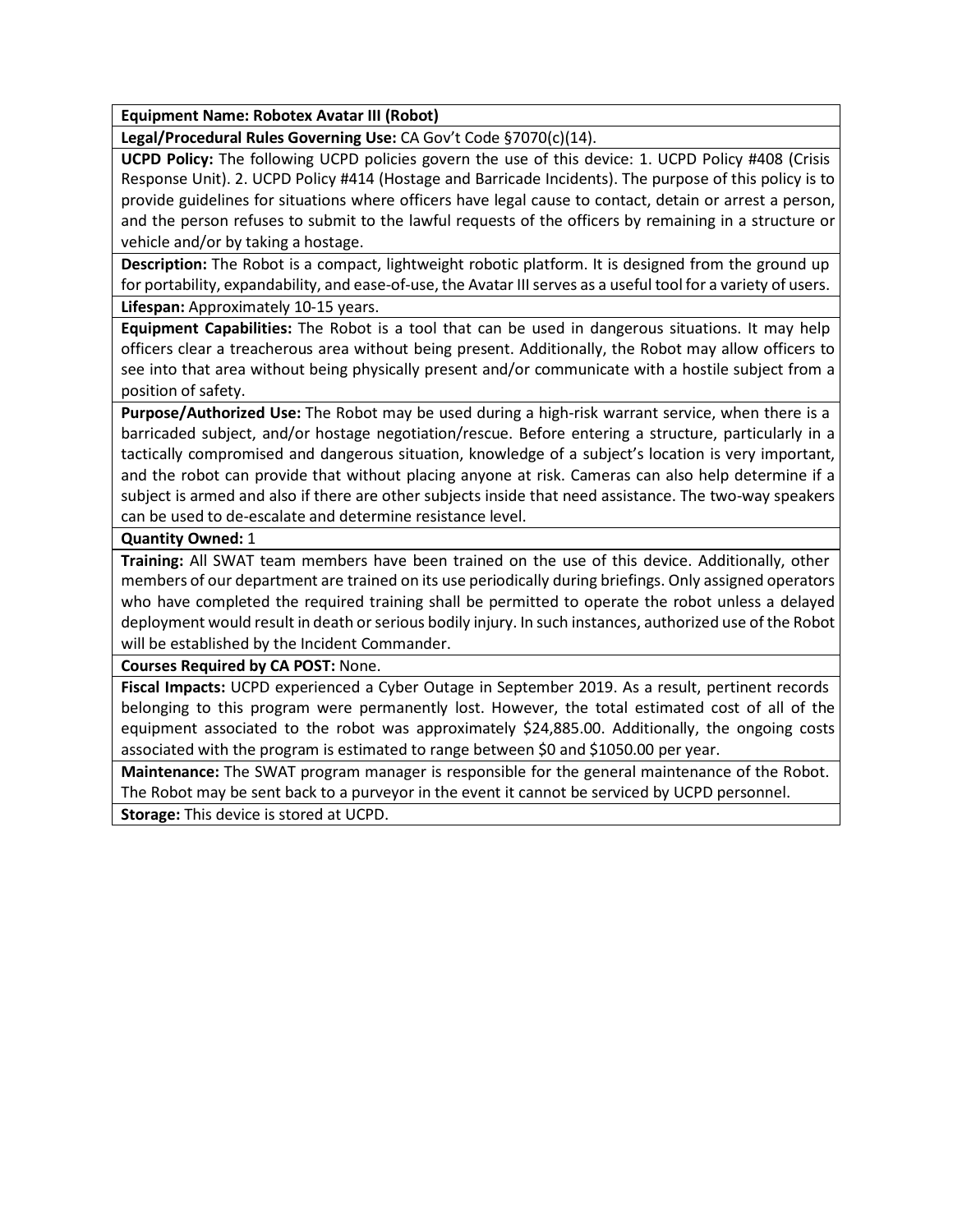**Equipment Name: Noise and Flash Distraction Device (NFDD)**:

**Legal/Procedural Rules Governing Use:** CA Gov't Code §7070(c)(14).

**UCPD Policy:** 1. UCPD Policy #300 (Use of Force). This policy provides guidelines on the reasonable use of force and force options. 2. UCPD Policy #408 (Crisis Response Unit). This policy is written to comply with the guidelines established in the Attorney General's Commission on Special Weapons and Tactics Report (September 2002) and the POST 2005 SWAT Operational Guidelines and Standardized Training Recommendations.

**Description:** An explosive device that creates a blinding flash of light and sudden, loud noise. UCPD uses the Combined Tactical Systems "Flashbang," Model 7290 with 1.5 second delay. The CTS 7290 is the standard for diversionary flash-bang devices. The 7290 produces a 165-180db and 6-8 million candela of light output. The patented design of the 7290 incorporates a porting system that eliminates movement of the body at detonation even if the top or bottom of the device should be in contact with a hard surface. In addition, internal adjustments have greatly reduced smoke output.

**Lifespan:** Approximately five years.

**Equipment Capabilities:** A Noise Flash Diversionary Devices (NFDD) is a device that creates a bright flash and loud sound to temporarily divert the attention of subjects in the immediate area. NFDDs are used to distract and temporarily incapacitate dangerous suspects by overwhelming their senses of vision and hearing. The distraction allows officers to seize a moment of opportunity to take control of high-risk situations.

**Purpose/Authorized Use:** The purpose of the NFDD is to produce atmospheric over-pressure and brilliant white light and, as a result, can cause short-term (approximately 6-8 seconds) physiological/psychological sensory deprivation to give officers a tactical advantage. With SWAT supervisory approval, authorized SWAT personnel may deploy noise flash diversionary devices in planned and unplanned high-risk operations, or when an immediate distraction in needed during a highrisk situation. The NFDD must be utilized within the line of sight.

**Quantity Owned:** 26

**Training:** SWAT personnel must complete an 80-hour basic SWAT team course, as well as periodic perishable skills training.

**Courses Required by CA POST:** SWAT team operators and SWAT supervisors/team leaders should complete a POST-certified basic SWAT course or its equivalent (as determined by the agency). Training may be considered equivalent when the hours, topics, and content meets or exceeds POST's standardized training recommendations. Agencies should consider the role in which they assign SWAT members who have not yet completed a basic SWAT course or its equivalent.

**Fiscal Impacts:** UCPD experienced a Cyber Outage in September 2019. As a result, pertinent records belonging to this program were permanently lost. However, we estimate that the total cost of all of the above stated devices is approximately \$1,373.00. Additionally, the ongoing costs associated to these devices is estimated to range between \$0 and \$7,047.00 per year.

**Maintenance:** The SWAT program manager is responsible for the general maintenance of this device. **Storage:** These devices are stored at UCPD.